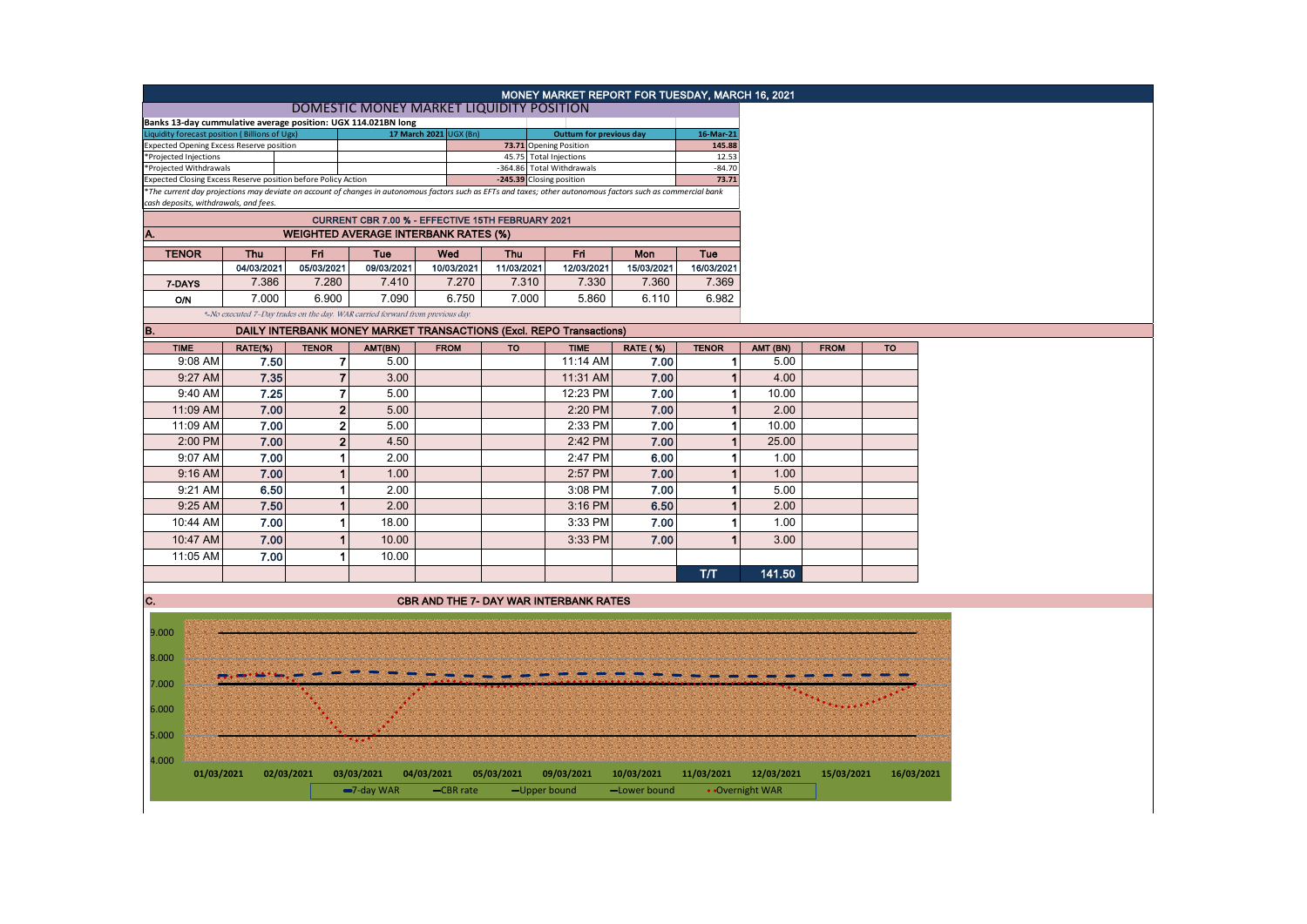| D.<br>MONETARY POLICY OPERATIONS MATURITIES PROFILE: (18 MAR 2021 - 22 APR 2021)      |                                     |             |                  |                          |             |                                                |                                          |            |              |                |
|---------------------------------------------------------------------------------------|-------------------------------------|-------------|------------------|--------------------------|-------------|------------------------------------------------|------------------------------------------|------------|--------------|----------------|
| <b>DATE</b>                                                                           | <b>THUR</b>                         | <b>THUR</b> | <b>THUR</b>      | <b>THUR</b>              | <b>THUR</b> | <b>TOTAL</b>                                   |                                          |            |              |                |
|                                                                                       | 18-Mar-21                           | 25-Mar-21   | 01-Apr-21        | 15-Apr-21                | 22-Apr-21   |                                                |                                          |            |              |                |
| <b>REPO</b>                                                                           | 1,089.81                            |             |                  |                          |             | 1,089.81                                       |                                          |            |              |                |
| <b>REV REPO</b>                                                                       |                                     |             |                  | $\overline{\phantom{0}}$ |             |                                                |                                          |            |              |                |
| <b>DEPO AUCT</b>                                                                      | 137.25                              | 114.40      | 32.22            | 62.10                    | 109.60      | 455.57                                         |                                          |            |              |                |
| <b>TOTALS</b>                                                                         | 1.227.06                            | 114.40      | 32.22            | 62.10                    | 109.60      | 1.545.38                                       |                                          |            |              |                |
| Total O/S Deposit Auction balances held by BOU up to 29 APRIL 2021: UGX 515 BN        |                                     |             |                  |                          |             |                                                |                                          |            |              |                |
| Total O/S Repo, Reverse Repo & Deposit Auction balances held by BOU: UGX 1,603 BN     |                                     |             |                  |                          |             |                                                |                                          |            |              |                |
| (Ei) STOCK OF TREASURY SECURITIES                                                     |                                     |             |                  |                          | Eii)        |                                                | <b>MONETARY POLICY MARKET OPERATIONS</b> |            |              |                |
|                                                                                       | LAST TBIILS ISSUE DATE: 11-MAR-2021 |             |                  |                          |             | (VERTICAL REPOS, REV-REPOS & DEPOSIT AUCTIONS) |                                          |            |              |                |
| On-the-run O/S T-BILL STOCKs (Bns-UGX)                                                |                                     |             | 6,010.41         | 17/03/2021               | OMO         | <b>ISSUE DATE</b>                              | <b>AMOUNT</b>                            | <b>WAR</b> | <b>RANGE</b> | <b>TENOR</b>   |
| On-the-run O/S T-BONDSTOCKs(Bns-UGX)                                                  |                                     |             | 18,153.34        | 17/03/2021 REPO          |             | $01-Feb$                                       | 389.00                                   | 7.000      |              |                |
| TOTAL TBILL & TBOND STOCK- UGX                                                        |                                     |             | 24, 163. 75      |                          | <b>REPO</b> | 03-Feb                                         | 208.00                                   | 7.000      |              |                |
| O/S=Outstanding                                                                       |                                     |             |                  |                          | <b>REPO</b> | $04$ -Feb                                      | 763.00                                   | 7.000      |              |                |
| <b>MATURITY</b>                                                                       | <b>TOTAL STOCK YTM (%)</b>          |             | <b>CHANGE IN</b> |                          | <b>DAUT</b> | 04-Feb                                         | 8.95                                     | 7.325      |              | 28             |
|                                                                                       | (BN UGX)                            | AT CUT OFF* | YTM (+/-)        |                          | <b>REPO</b> | 11-Feb                                         | 679.50                                   | 7.000      |              |                |
| 91                                                                                    | 83.26                               | 6.990       | $-0.358$         |                          | <b>REPO</b> | 17-Feb                                         | 313.50                                   | 7.000      |              |                |
| 182                                                                                   | 436.02                              | 10.300      | $-0.200$         |                          | <b>REPO</b> | $18$ -Feb                                      | 601.00                                   | 7.000      |              | $\overline{7}$ |
| 364                                                                                   | 5,491.14                            | 11.847      | $-0.293$         |                          | <b>DAUT</b> | 18-Feb                                         | 34.95                                    | 7.324      |              | 28             |
| 2YR                                                                                   | $\sim$                              | 13.550      | $-1.700$         |                          | <b>DAUT</b> | $18$ -Feb                                      | 61.39                                    | 7.589      |              | 56             |
| 3YR                                                                                   | $\sim$                              | 15.750      | 0.250            |                          | <b>REPO</b> | 23-Feb                                         | 136.50                                   | 7.000      |              | $\overline{2}$ |
| 5YR                                                                                   | 1,871.05                            | 16.500      | 1.600            |                          | <b>REPO</b> | 25-Feb                                         | 354.50                                   | 7.000      |              | $\overline{7}$ |
| <b>10YR</b>                                                                           | 8,332.54                            | 16.000      | $-0.150$         |                          | <b>DAUT</b> | 25-Feb                                         | 58.97                                    | 7.303      |              | 28             |
| 15YR                                                                                  | 6,932.04                            | 16.100      | $-0.400$         |                          | <b>DAUT</b> | 25-Feb                                         | 108.34                                   | 7.576      |              | 56             |
| <b>20YR</b>                                                                           | 1.017.70                            | 16.990      | $-0.510$         |                          | <b>REPO</b> | 26-Feb                                         | 316.00                                   | 7.000      |              | 6              |
| Cut OFF is the lowest price/ highest yield that satisfies the auction awarded amount. |                                     |             |                  |                          | <b>REPO</b> | 02-Marl                                        | 252.00                                   | 7.000      |              | $\overline{2}$ |
|                                                                                       |                                     |             |                  |                          | <b>DAUT</b> | 04-Mar                                         | 32.04                                    | 7.305      |              | 28             |
|                                                                                       |                                     |             |                  |                          | <b>DAUT</b> | 04-Mar                                         | 58.42                                    | 7.585      |              | 56             |
|                                                                                       |                                     |             |                  |                          | <b>REPO</b> | 04-Mar                                         | 1,012.00                                 | 7.000      |              | $\overline{7}$ |
|                                                                                       |                                     |             |                  |                          | <b>REPO</b> | 05-Mar                                         | 128.00                                   | 7.000      |              | 6              |
|                                                                                       |                                     |             |                  |                          | <b>REPO</b> | 11-Mar                                         | 885.00                                   | 7.000      |              | $\overline{7}$ |
|                                                                                       |                                     |             |                  |                          | <b>REPO</b> | 15-Mar                                         | 203.50                                   | 7.000      |              | 3              |
|                                                                                       |                                     |             |                  |                          |             | WAR-Weighted Average Rate                      |                                          |            |              |                |